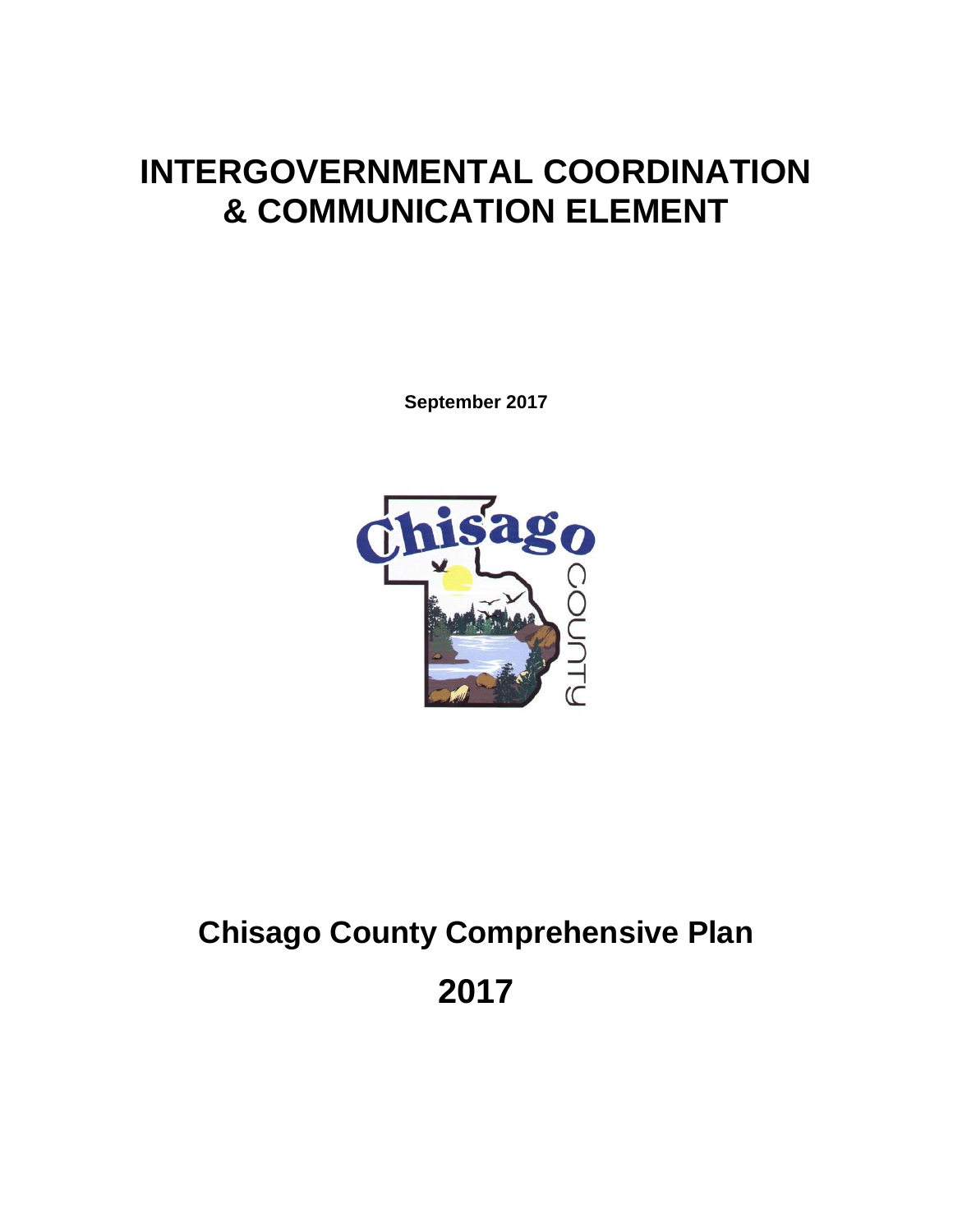# **Intergovernmental Coordination & Communication**

In order to provide the most effective and efficient infrastructure, ensure compatible land uses with adjacent jurisdictions and enhance natural and cultural resources, it is necessary to coordinate levels of service between the county, various townships and cities. Partnerships should be fostered between the County with its townships and cities and with state and federal agencies. Maintaining and improving intergovernmental coordination is essential for the county. This applies to other governmental entities as well as those within the overall government structure.

Many of the issues that have been raised throughout the Comprehensive Plan update process have included some aspect of the need for better communication and coordination between governmental jurisdictions, county departments as well as with county residents. This section will identify goals and policies to aid in assisting the process of creating better intergovernmental coordination and communication.

#### **Federal Government**

The federal government has impacts on Chisago County. The most important function of the Federal government involves the provision and funding of a number of services. These federally supported services include the Soil and Water Conservation District, Farm Services Agency, Army Corps of Engineers and the National Park Service. In addition, the Federal government supports many public programs that provide assistance to the county both directly and indirectly. Some of these programs are: Revenue-Sharing; REAP (Rural Energy for America Program) and AFDC (Aid to Families with Dependent Children).

#### **State Government**

The state government is the main governing body of the county and its local units. The state issues all privileges and authority to counties and municipalities. The state legislature is the body that passed county enabling legislation. This legislation provides guidelines for county and municipal ordinances. Two important pieces of this legislation affecting Chisago County are the State Enabling Legislation for county planning and zoning and the Shoreland Management Act, which were enacted in 1959 and 1969, respectively. The State owns a significant amount of land in the County mainly in the Carlos Avery Wildlife Management Area, Janet Johnson Wildlife Management Area, Wild River State Park and Interstate Park; along with land in Aquatic Management Areas, Wildlife Management Areas (AMA's and WMA's) and some smaller parcels.

#### **County Government**

The county government is administered by five commissioners from their respective districts. The county government acts as an administrative arm of the state. It enacts ordinances that fit within the state guidelines. Chisago County administers many different programs - some mandated by the federal and state governments and others that are granted through enabling legislation.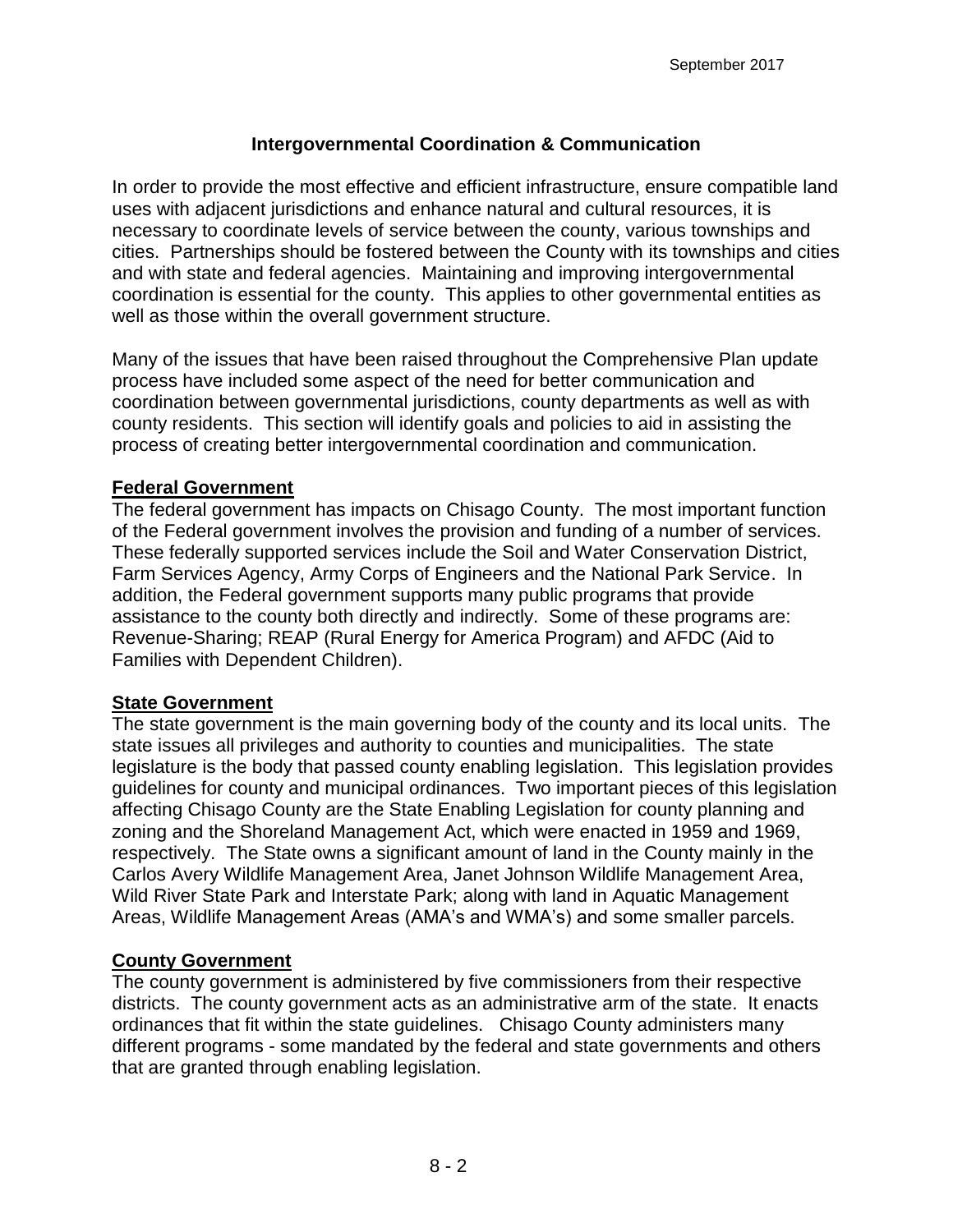# **City & Township Government**

Within Chisago County, there are ten incorporated cities and nine townships. Each of the incorporated cities has their own planning and zoning regulations. In the southern portion of the county, many of the infrastructure issues are the same and some infrastructure items are being consolidated or being conducted on a joint effort; such as, a joint wastewater treatment facility, police services and library services. (See Infrastructure Element for more details.) Of the nine townships, only one township currently has its own comprehensive plan and zoning regulations, the township of Lent. This township has developed a zoning ordinance pursuant to Minnesota Statutes 394.33 (Town Powers) that is consistent with (and must not be inconsistent with or less restrictive than) the County zoning regulations currently in place. A brief summary of the ten incorporated municipalities and nine townships of Chisago County are listed below.

# **Incorporated Municipalities of Chisago County:**

#### **Note: All 2016 population estimates are from the Minnesota State Demographic Center**

# **Center City**

Center City has been the county seat since 1875. Its name refers to its central location between Chisago City and Taylors Falls. It is the state's oldest continuously inhabited Swedish settlement. The first post office was named Centre City in 1858, then Chisago Lake in 1863, then back to Centre City in 1877 until 1893 when the current "Center City" name/spelling was adopted. The village was not officially incorporated until 1903. The Chisago County Government center and jail are located in Center City. In 2000 the population of Center City was 582 residents. By 2010, the population of Center City had grown to 628 residents and was estimated at 609 persons in 2016. Center City has a mayor elect and four council members. A planning commission advises the council on planning and zoning related matters. Center City last updated its Comprehensive Plan in October 2009.

# **Chisago City**

Chisago City was first platted for village lot development in 1855 and was incorporated in 1906. It served as the county seat from 1865 to 1875. Chisago City is located on Minnesota Highway 8, just ten miles east of Interstate Highway 35 and only 35 miles northeast of [Minneapolis](http://www.ci.minneapolis.mn.us/)[-St. Paul](http://www.ci.saint-paul.mn.us/) in the Chisago Lakes Area of Chisago County. The city had a population of 2,622 in the year 2000. The city recently expanded its residential and commercial properties. Lakes and scenic park areas surround the entire city. In 2005, after a contested annexation case, approximately 5,000 acres from the former Wyoming Township was annexed into the city of Chisago City. After the annexation occurred, the population of Chisago City grew to 4,967 in 2010 and was estimated at 5,272 in 2016.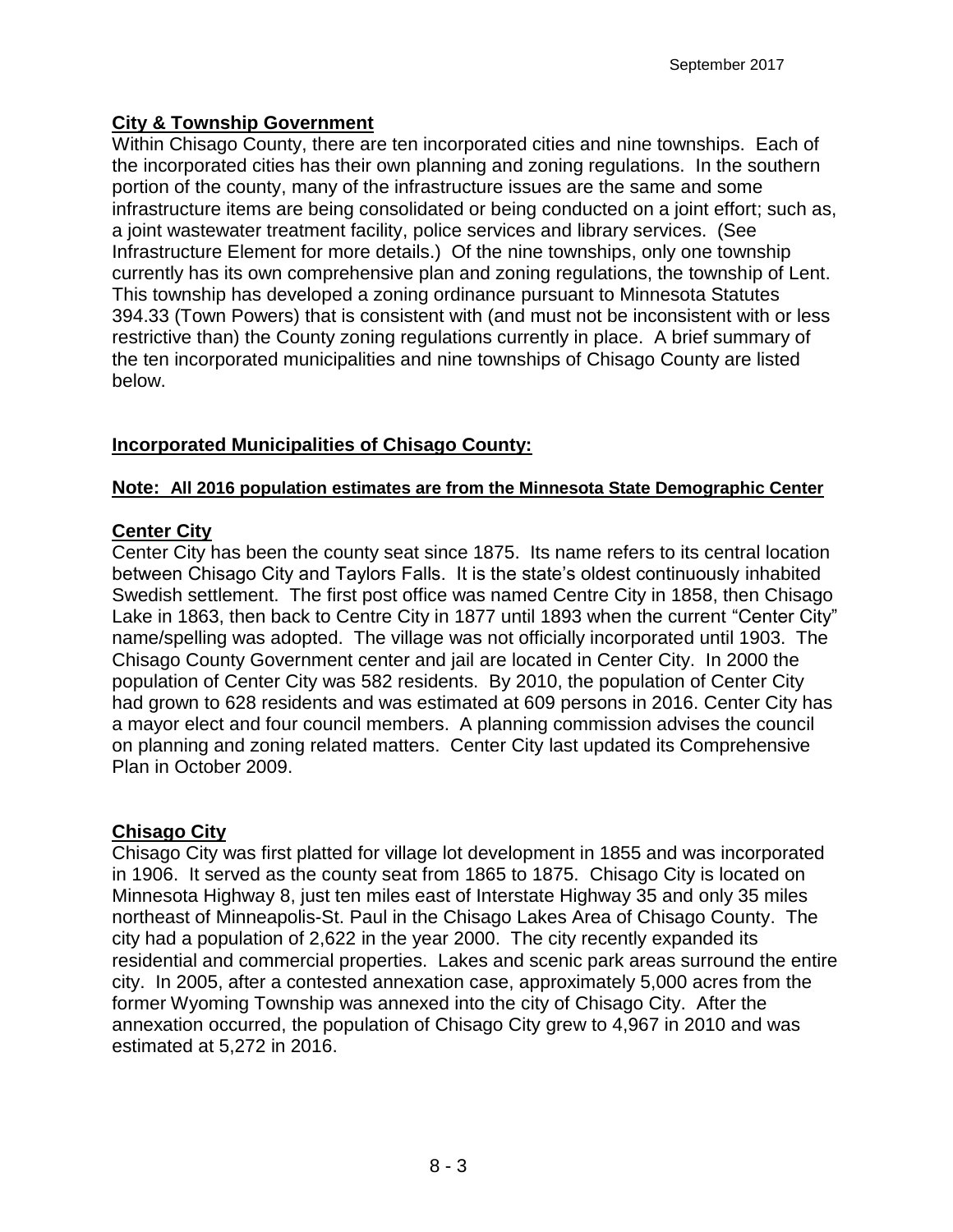Chisago City adopted its Comprehensive Plan in 2002 and updated it in 2006 due to the addition of the nearly 5,000 acres added to the city's jurisdiction. Chisago City has a mayor-council form of government. The city council consists of a mayor and four council members, who are elected at large. The mayor and the council members serve four-year terms. A city administrator is responsible for the administration of policies and carrying out of city council directives. A planning commission advises the City Council on planning and zoning issues and a park board makes recommendations to the Council on park related items. An Economic Development Authority (EDA) was created to establish a strong economic environment for the City to support existing businesses and encourage the establishment of new businesses. The EDA recommends policies supportive of economic growth to the council.

#### **Harris**

Harris is a relatively small quiet rural community. It has a large land base of 12,800 acres and a relatively small population. Much of the City is in agricultural or open space uses and is largely undeveloped at this time. The City of Harris is located in northern Chisago County and has Interstate 35 running through it.

Harris is one of the oldest established communities in Chisago County. The Harris area first settled during the latter half of the 1850's when homesteaders of mainly Swedish origin migrated into northern Chisago County. In 1873, the first plat for the town site of Harris was filed with the County. A small settlement sprang up along the railroad line and took its name in honor of Philip S. Harris, a prominent officer of the early St. Paul and Duluth Railroad. On July 22, 1884 the Town of Harris was incorporated. It initially included 24 square miles of territory. Three years later, Harris was officially incorporated as a village with 20 square miles and four sections were returned to the jurisdiction of Sunrise Township.

Harris has a mayor and four council members and a City Clerk. In the 2000 census Harris had a population of 1,121 residents. The 2010 Census showed 1,132 residents in Harris and in 2016, the State estimated the population at 1,133 persons. The City approved the most recent Comprehensive Plan for Harris in 1999 and they are currently working on an update to the Comprehensive Plan that the City expects to finish in 2017.

#### **Lindstrom**

Incorporated in 1894, the City of Lindstrom serves as the center of the Chisago Lakes area with its many recreational opportunities. Within close proximity to the Twin Cities Metro, Lindstrom has retained its small town character, with a special emphasis on Swedish heritage. The City is working to increase quality commercial development, while at the same time preserving the small town atmosphere. The 2000 census estimated the population of Lindstrom at 3,015 people. By 2010, the population of Lindstrom had grown to 4,442 and in 2016, the estimated population of Lindstrom was 4,503.

Although not incorporated until 1894, the initial settlement of the area around Lindstrom took place during the early and mid 1850's. At that time, the similarity of the area's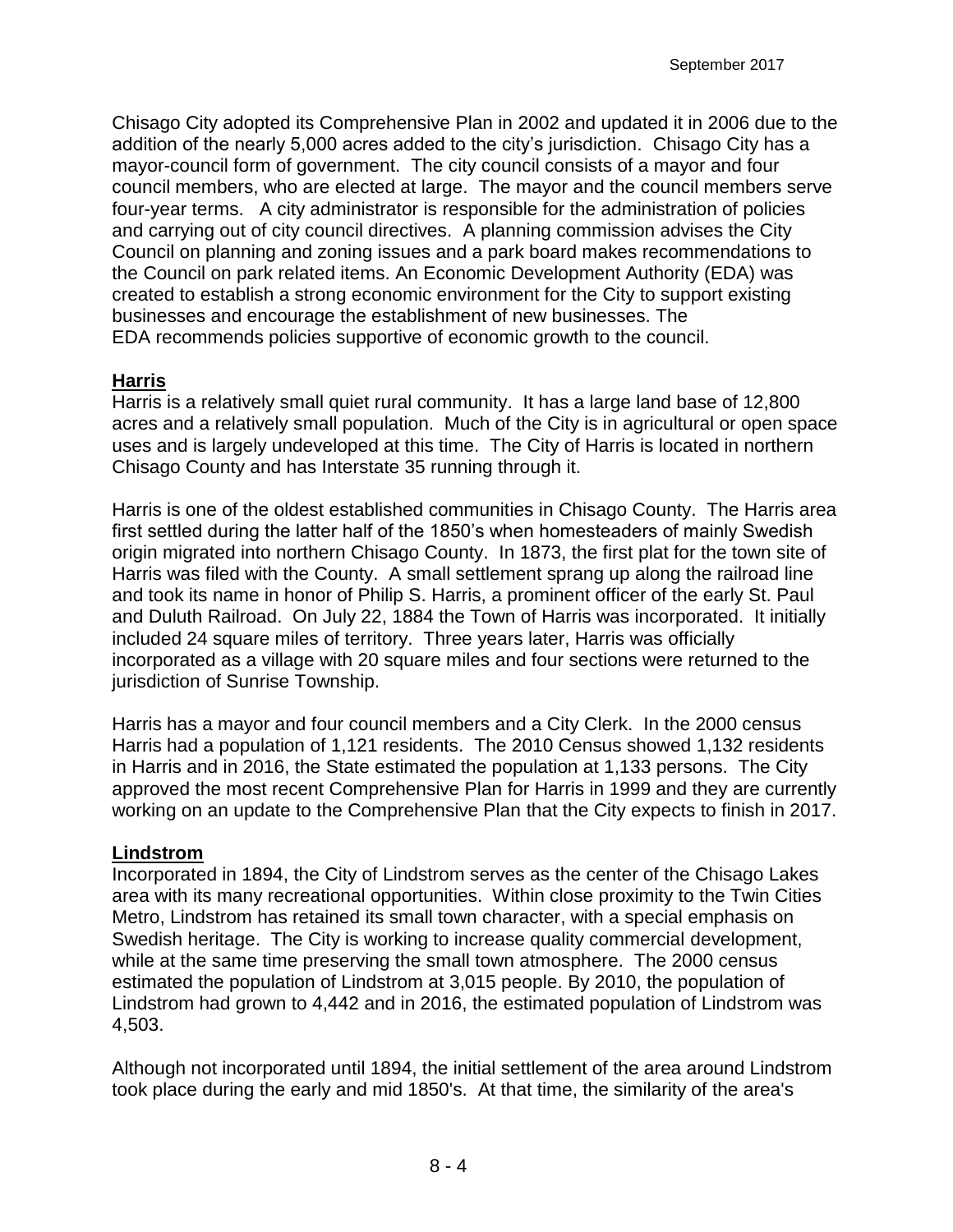topography to that of the Swedish countryside brought Scandinavian homesteaders up the St. Croix River from Stillwater. They moved inland from Taylors Falls and Franconia to the greater Chisago Lakes area. The construction of a branch rail line by the St. Paul and Duluth Railroad through the Chisago Lakes communities in the 1880s helped speed area development. Within a few short years the Chisago Lakes Area grew with new resorts, seasonal cabins and the necessary supporting businesses.

Many of the area's residents are descendents of those original Scandinavian settlers and they continue to take pride in their Swedish heritage. A statue of the trilogy's fictional main characters, Karl Oskar and his wife Kristina, stands in the center of Lindstrom as a tribute to those early men and women who set an example for the conscientious, hard working descendents who still populate the area.

Lindstrom has a mayor with four council members and a full time administrator. In 2000, the City of Lindstrom and the township of Chisago Lakes participated in a joint planning process from which the city adopted a comprehensive plan in 2001. Due to the rapid increase in population and increasing demand for development, the city updated its comprehensive plan in 2005. The City is now in the process of updating its Comprehensive Plan that should be finished in 2017.

#### **North Branch**

North Branch is named for the north branch of the Sunrise River. The village was platted in 1870 when the railroad through the area was finished and incorporated in 1881. Also known as the "hub of the potato belt", 527 rail cars of potatoes were shipped from the local station in the fall of 1911. In 1901, Branch Township was split off from the village; it was reunited with the village in 1994. The current City of North Branch was formed in 1994 from the consolidated cities of Branch and North Branch. The total land area of North Branch after consolidation became 36 square miles.

The City of North Branch has a mayor-council form of government and a city administrator, as well as full-time planning, building inspections and public works staff. The city also has a park board and an economic development authority. On January 3, 2017, the City Council decided to study the roles and responsibilities of the Planning Commission. In June 2017, the city reformed its Planning Commission deciding they will meet monthly to handle planning related matters. A comprehensive plan was adopted in 1995 after the cities merged and this plan was updated in 2003 and in 2009. In the year 2000, North Branch had a population of 8,023. In 2010, the US Census counted 10,125 residents in North Branch and the state estimated the population in 2016 at 10,469 residents.

#### **Rush City**

Rush City, located in northern Chisago County, is approximately 4 miles west of the Wisconsin border and is about 55 miles north of the Minneapolis/St. Paul Metropolitan Area with Interstate 35 running through the city. Rush City now occupies an area of approximately 3,950 acres. This increase in land area is due to recent annexations of property from the surrounding townships into the City.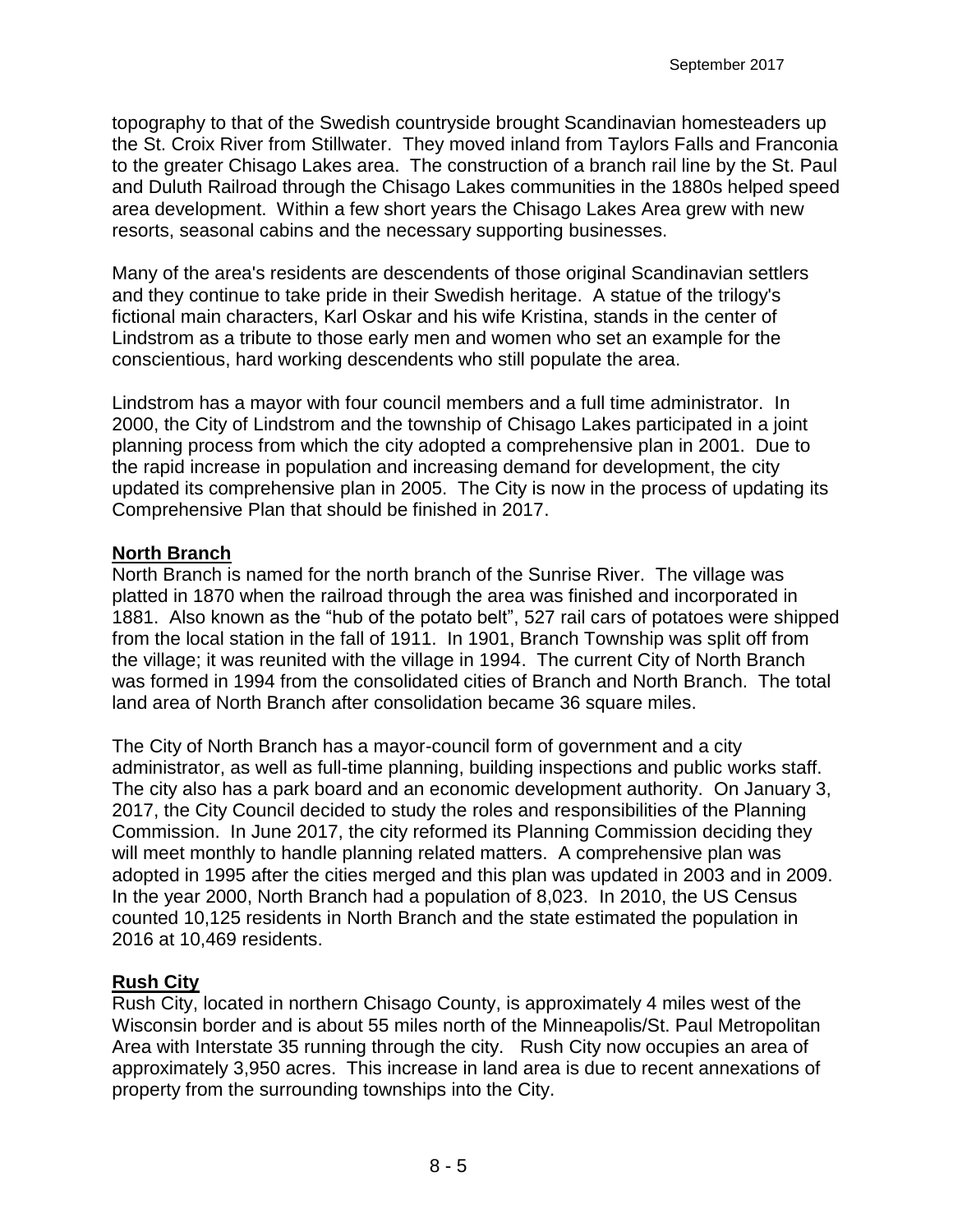The original settlement of Rush City was known as Rushseba and was located on the Government Road a few miles east of the present-day City. The original settlement included a flour mill, stagecoach stop and a sawmill. Logging was a main industry in the area and later agriculture. Potato crops were one of the main industries in Rush City. The first school opened in 1856 and the first post office in 1859. In 1869, the railroad was built and the town moved to the present-day location. The City became a municipal corporation in 1873 and a statutory city in 1974.

The population of Rush City in 2000 was 2,102 residents. In 2010, Rush City, according to the Census, had 3,079 residents and in 2016 the State estimated the population at 3,072 residents. Rush City has a mayor-council form of government and a full-time city administrator. The city has an economic development authority of its own. Rush City adopted its first comprehensive plan in 1967 which was then updated in 1980 and 1997. The city most recently updated their Comprehensive Plan in 2009.

#### **Shafer**

Shafer is a city in transition from rural to urban in nature and was rapidly growing. The city is situated along both sides of US Trunk Highway 8 approximately six miles west of the Wisconsin border. The city of Shafer was first settled by Swedes in 1853 and called Taylors Falls. It was renamed in 1873 for Jacob Shafer who as early as 1847 cut hay in the local meadows. The village was settled and its first post office established in 1881 when the railroad arrived. As many as six trains a day passed through the village in its prime. The city was incorporated in 1922 and originally developed because of the influence of the now abandoned railroad branch line that extended east-west through the community.

The 2000 census indicated that the city of Shafer had a population of 343 residents. By 2010, the population of Shafer had grown to 1,045 and in 2016 it was estimated at 1,050 residents. The City now occupies approximately 810 acres of which about 75% is developed with urban uses. Due to the amount of wetlands within the city limits, 107 acres remain within the corporate limits to accommodate most types of future land uses. The City of Shafer has a mayor-council form of government and a planning commission that makes recommendations to the council on planning and zoning related issues. Shafer adopted a comprehensive plan in 1999 which was revised in 2002 and 2012. The City is expecting to update their Comprehensive Plan in 2017.

# **Stacy**

The city of Stacy is located along the Interstate 35 corridor on the western edge of Chisago County. Stacy was originally called Middle Branch for its location near the middle of the bank of the Sunrise River; it was renamed in honor of Dr. Stacy B Collins, an early resident, when the railroad came through. The post office was established in 1873. The village was not incorporated until 1923.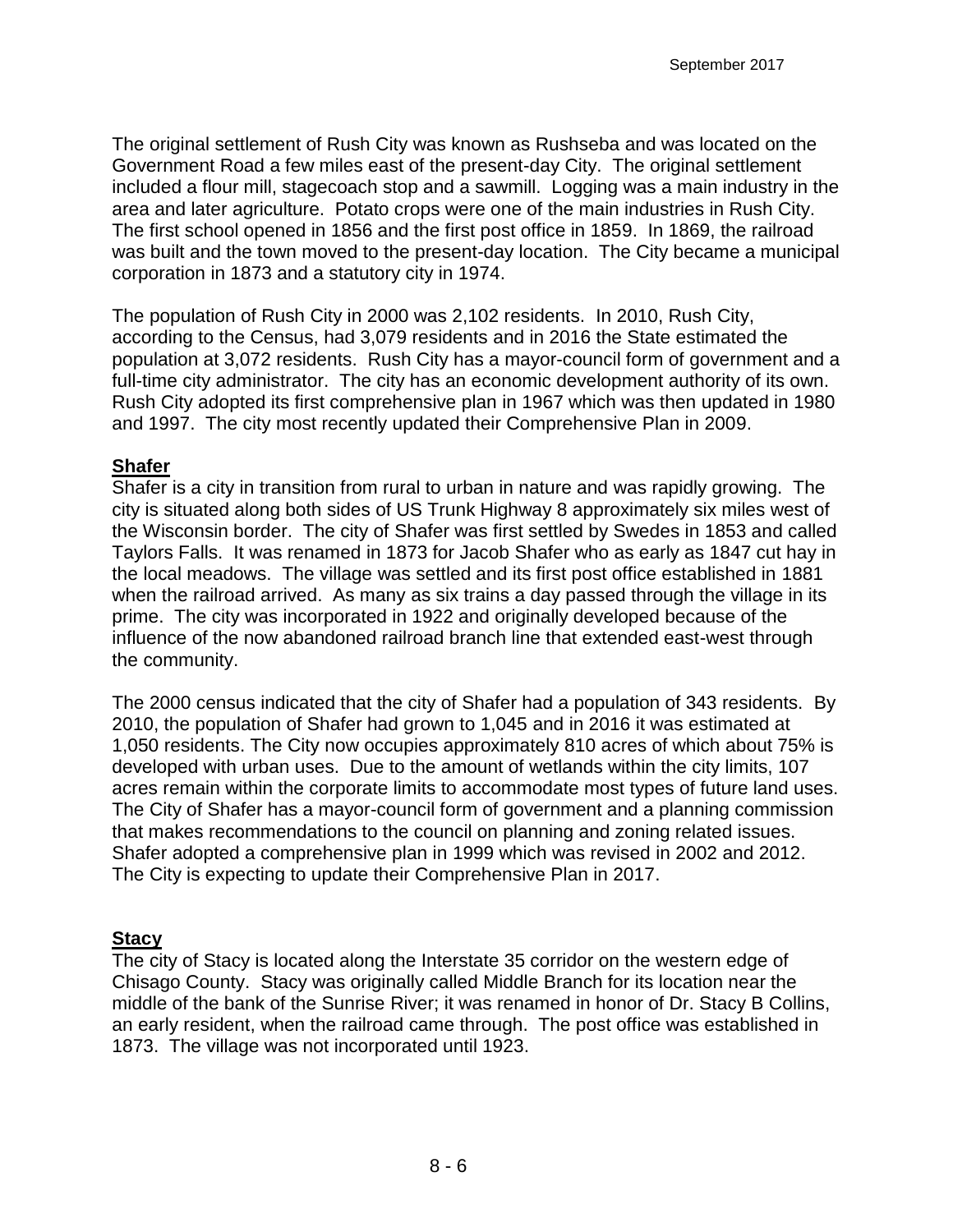Stacy has a mayor-council form of government. In 2000, the population of Stacy was 1,322 residents whereas the 2010 Census counted 1,456 persons in Stacy. For 2016, the State estimated Stacy's population at 1,505. Stacy revised its comprehensive plan in July of 1997 and adopted the most recent version on August 10, 2016.

#### **Taylors Falls**

Taylors Falls is located on the eastern edge of Chisago County nestled on the banks of the St. Croix River. Taylors Falls played a key role in the early settlement of the county as a logging town and a steamboat landing. The city served as the county seat from 1851 to 1865. The largest log jam ever recorded in Minnesota occurred here in June 1886 on the St. Croix River and stretched for two miles. Today tourism is the major industry of the city, as many of the historical resources still exist in the city as well as nearby Interstate State Park.

Taylors Falls has a mayor-council form of government, a planning commission, park commission, heritage preservation commission and an economic development commission. The population of Taylors Falls in 2000 was 951 residents and by 2010, the population had grown to 976 residents. In 2016, the State estimated the population of Taylors Falls at 1,011 residents. The city completed an update of its comprehensive plan in January 2008.

#### **Wyoming**

The city of Wyoming is located in southwestern Chisago County along the Interstate 35 corridor approximately 30 miles north of the Twin Cities. The city contains a significant portion of the Carlos Avery Wildlife Management Area. Wyoming derived its name from Wyoming Valley in Pennsylvania. A colony of German and Dutch families from that region originally settled here in 1855. One of the early settlers, Lucius Trombler built a three story hotel that was the first stop north of St. Paul on both the stage coach and railroad lines. The village was platted in 1869, after the completion of the St. Paul and Duluth Railroad. Ten years later a branch railroad line was built from Wyoming to Taylors Falls that operated until 1948.

The city of Wyoming has a mayor-council form of government, a full time city administrator, a planning commission, parks and recreation board and economic development authority. In the 2000 the census count for the city was 3,048 residents. The city of Wyoming's comprehensive plan was adopted 2000, was updated in January 2009 and a new update began in 2016. With the 2005 boundary changes and new development, the population of Wyoming grew to 7,791 in 2010 and was estimated by the State at 7,906 residents in 2016.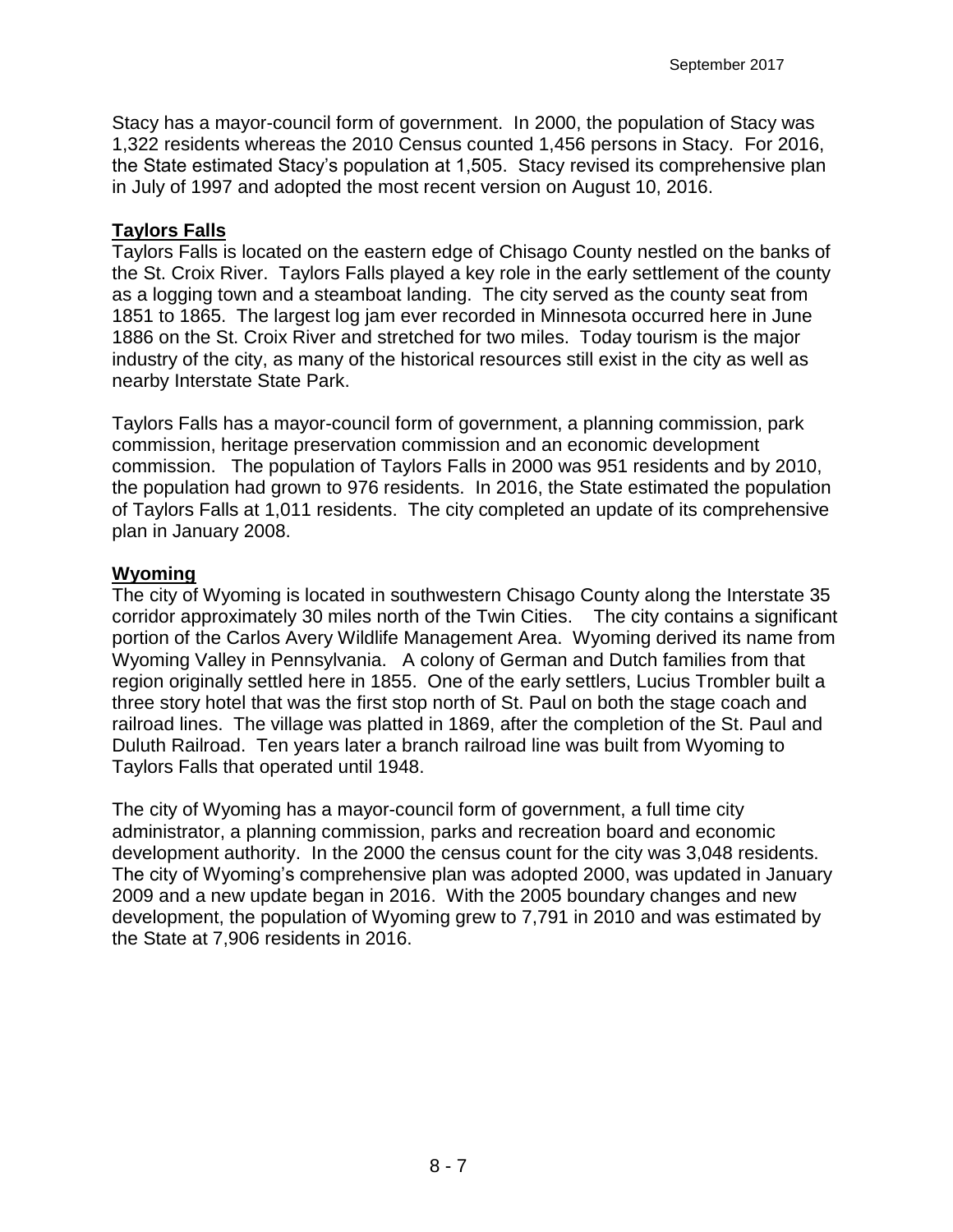# **CHISAGO COUNTY POPULATION INFORMATION**

|                      | 2000   | 2010   | 2016   |
|----------------------|--------|--------|--------|
| Chisago County       | 41,101 | 53,887 | 54,766 |
|                      |        |        |        |
| <b>Center City</b>   | 582    | 628    | 609    |
| <b>Chisago City</b>  | 2,622  | 4,967  | 5,272  |
| <b>Harris</b>        | 1,121  | 1,132  | 1,133  |
| Lindstrom            | 3,015  | 4,442  | 4,503  |
| North Branch         | 8,023  | 10,125 | 10,469 |
| <b>Rush City</b>     | 2,102  | 3,079  | 3,072  |
| <b>Shafer</b>        | 343    | 1,045  | 1,050  |
| <b>Stacy</b>         | 1,278  | 1,456  | 1,505  |
| <b>Taylors Falls</b> | 951    | 976    | 1,011  |
| Wyoming              | 3,048  | 7,791  | 7,906  |
| <b>City Total</b>    | 23,085 | 35,641 | 36,530 |

Sources: Years 2000 and 2010 – US Census; 2016 – Minnesota State Demographers Estimate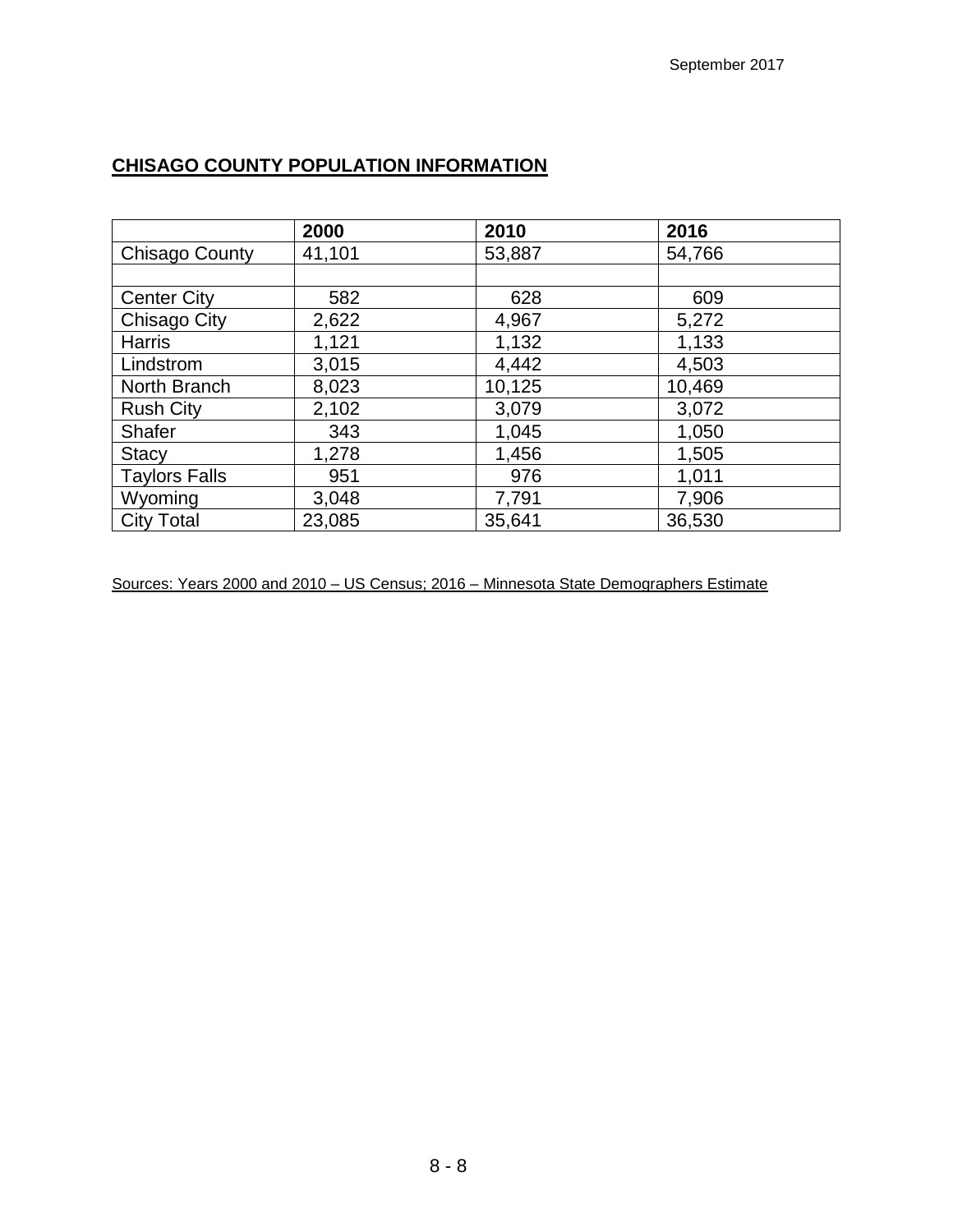## **Townships of Chisago County**

There are nine townships in Chisago County:

| Amador       | Franconia     | Rushseba |
|--------------|---------------|----------|
| Chisago Lake | Lent          | Shafer   |
| Fish Lake    | <b>Nessel</b> | Sunrise  |

Townships are the original form of local government in Minnesota, established as part of the Northwest Ordinance of 1787 which created the State of Minnesota. The term Township generally refers to organized but unincorporated communities governed by a local board of supervisors and created to provide services to their residents.

Current townships are actually the result of Article 12, Section 3 of the State Constitution and Minnesota Statute Chapter 379 that governs the creation of new townships. The boundaries of townships reflect mergers, annexations into cities and the organization of new townships in smaller but more densely populated areas of counties. Townships have historically been viewed as rural areas with agriculture as their primary industry.

Township powers are derived from State Statutes – primarily Chapters 365 – 368. Townships must comply with State mandates and on some issues the township can be ordered to do things by the county of, in the case of planning and zoning, must be consistent with or more restrictive than county regulations. The type of services provided by townships in Minnesota vary from community to community. These range from road maintenance, volunteer fire department services, park and recreation services and cemeteries. Joint powers arrangement and service contracts also are popular ways for townships to provide services intended to benefit township residents and protect the public's health, safety and welfare.

#### **Amador Township**

The St. Croix River forms the township boundary on the north and east. Amador Township was organized October 11, 1859. The township of Amador contains a small unincorporated village of Almelund, founded by John Almquist that is located along Minnesota State Highway 95. Northern States Power Company (now known as Xcel Energy) once owned many acres of land in Amador Township that is now a part of the Wild River State Park. Amador Township does have its own fire hall. Today Amador Township is primarily home to farms and country homes. Wild Mountain Recreation Area, a prominent regional recreation destination, also is located in Amador Township. The US Census showed the population of Amador at 885 residents in 2010 and the State Demographic Office estimated their population at 893 in 2016.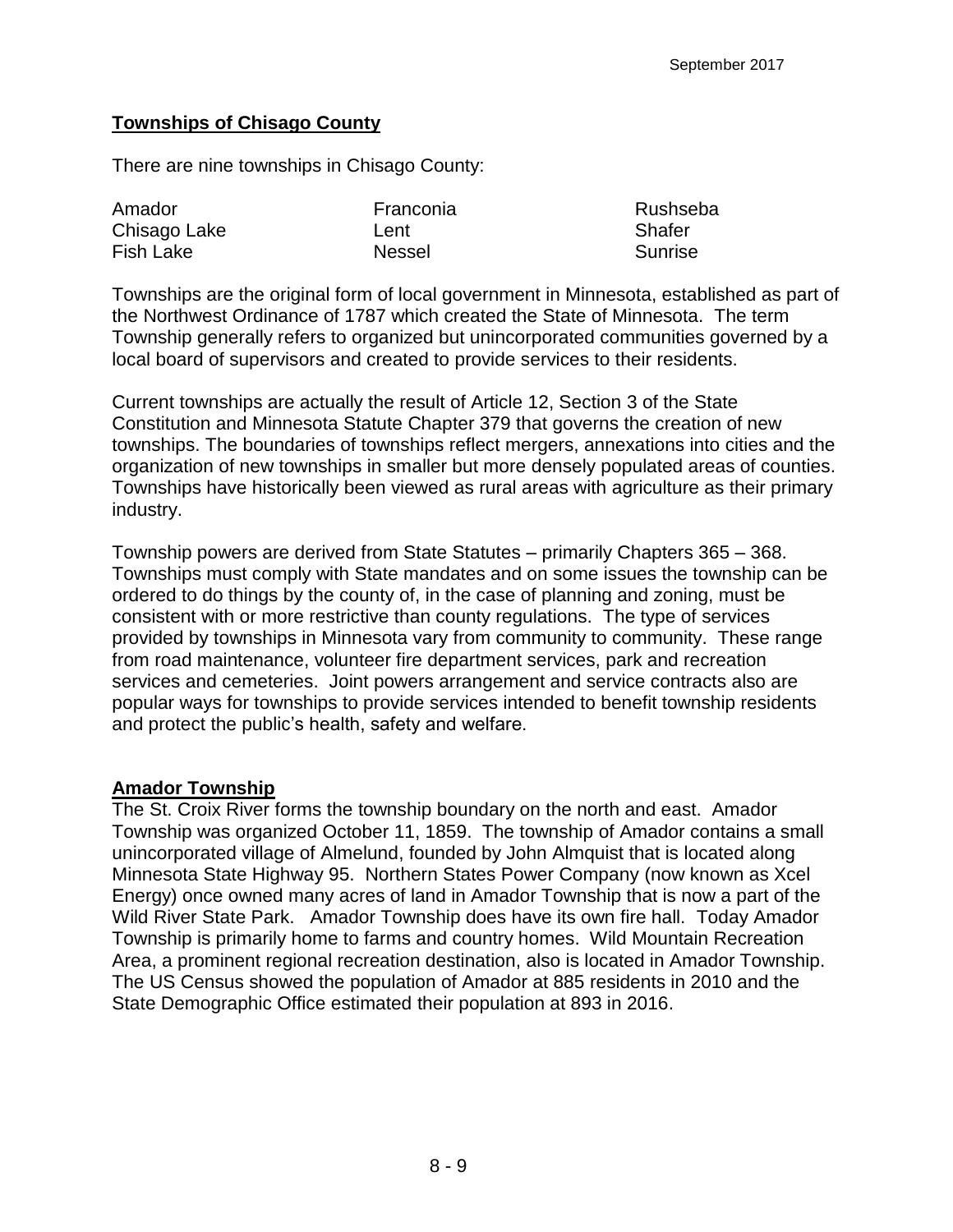## **Chisago Lake Township**

The Town of Chisago Lake was first organized in July 1855 and included all of Township 33 and Township 34 of Range 20W and Township 33 and Township 34 of Range 21W. It was re-established with slightly different boundaries by an act of the Minnesota Territorial Legislature in 1858– the same year that Minnesota became a state. Originally, the township included three settlements. Those villages later incorporated, separated from the township, and become the municipalities of Center City, Chisago City and Lindström. Most of the history of the township is found in the history of these three cities.

The township is named for the Big Lake which it surrounds; thus the Chisago Lake (NOT Lakes) name. The Big Lake has since been divided into five smaller lakes as a result of railroad and highway infrastructure – North and South Center, North and South Lindstrom and Chisago Lake.

The town is governed by a Board of three Supervisors who are elected on a rotating year basis. The election is held in March usually just before the Annual Town meeting. The Board meets monthly. The first Board of Supervisors was Ephriam Ingalls, Frank Mobeck and Daniel Lindstrom and they were elected to office in 1858.

The US Census in 2010 counted 4,656 residents and the state estimated the population at 4,650 in 2016. Ki-Chi-Saga County Park and Moody Lake Park are located in the township as is the oldest cemetery in the Chisago County – Glader.

#### **Fish Lake Township**

Fish Lake Township is named for its lake and the outflowing creek. The township was organized three years after the end of the Civil War in 1868, the same year Fish Lake separated from Sunrise Township. The township of Fish Lake contains a small unincorporated village of Stark, named after Lars Johan Stark, the postmaster that served from 1867 to 1875.

In 2010, the US Census counted 2,012 persons in Fish Lake Township and the State estimated the population at 2,016 persons in 2016.

# **Franconia Township**

Franconia Village was organized and platted in 1858 but not incorporated until 1887. The village was dissolved by the Legislature in 1897. Franconia Township was settled and named by Ansel Smith in 1852. Today Franconia Township contains regional and international destination attractions such as the Franconia Sculpture Garden and the world-renowned Hazelden Betty Ford substance abuse and addiction treatment center in the extreme northwest edge of the township. Franconia today is home to mostly commuters and small farmers.

The US Census reported 1,805 persons in Franconia Township in 2010 and the State Demographic Office estimated their 2016 population at 1,819 persons.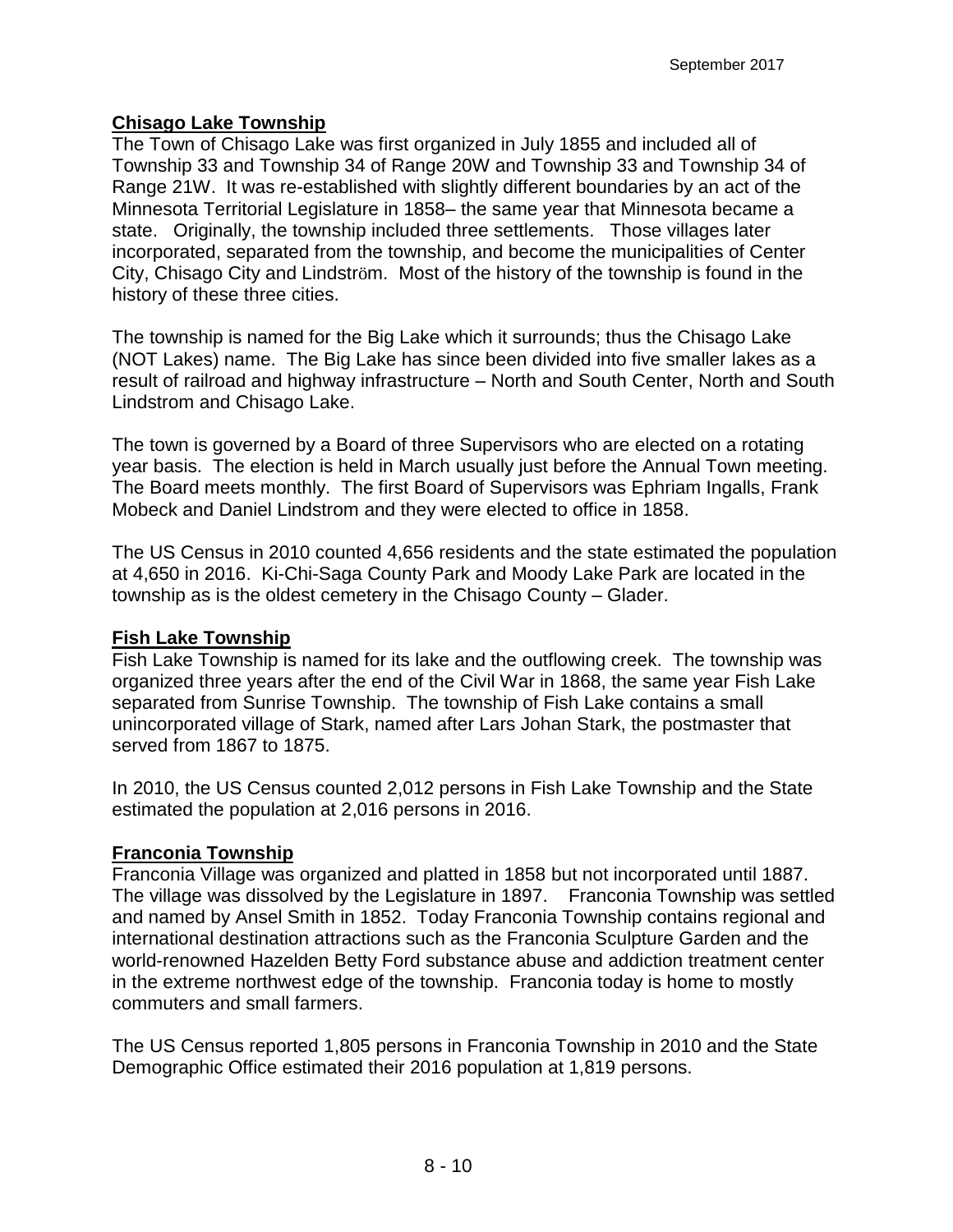# **Lent Township**

The Township of Lent was originally a part of Wyoming Township until it was separated by action of Chisago County in 1870. However, representatives of the new town continued to meet with Wyoming until an organizational meeting in March 1882. An important portion of the Carlos Avery Wildlife Management Area (the northeast part with sections of the main channel of the Sunrise River) is located within Lent Township. The township is home to small businesses and people who commute to employment in the Twin Cities. On January 16, 2007, Lent Township exercised their Town Powers rights and responsibilities (as allowed by Minnesota Statutes 394.33) by taking over the writing and implementation of their Comprehensive Plan and Zoning Ordinance. This also is the date of the townships most-recent Comprehensive Plan.

In 2010, the US Census reported 3,091 persons in Lent Township and by 2016 the State of Minnesota estimated the township population at 3,065 persons.

#### **Nessel Township**

Nessel Township was named after its earliest pioneer Robert Nessel. The township was separated from Rushseba and organized in 1871. The township contains Rush Lake and the small unincorporated area on Rush Point. The US Census counted 1,951 persons in Nessel Township in 2010 and the State of Minnesota estimated their population at 1,937 in 2016.

#### **Rushseba Township**

Rushseba is named for the Rush River and Rush Lake and after the Ojibwa name "seba" or "sippi" meaning river. The Township was organized in 1858. The St. Croix River forms the eastern boundary of the township. In 2010, the US Census reported 804 persons in Rusheba Township and in 2016 the State of Minnesota estimated the population at 792 people.

#### **Shafer Township**

Organized first as Taylors Falls the name was changed to Shafer in 1873. The biggest spur to growth in the township's history was the arrival of the railroad in 1881. The Almelund Threshing Show grounds are located in Shafer Township. It is an annual festival that recreates scenes from early farm harvest days. The US Census counted 1,048 people in Shafer Township in 2010 and by 2016 the State of Minnesota estimated their population at 1,048 people.

#### **Sunrise Township**

The Township of Sunrise contains the Sunrise River and the unincorporated village of Sunrise. The township was organized on October 26, 1858 and was much larger than it is now due to the fact that the original contained what is now the City of Harris, old Branch Township and the present township of Fish Lake. Wild River State Park follows the St. Croix River across Sunrise Township. The township remains home to residences and small farms. For 2010, the US Census reported 1,994 residents in Sunrise Township and the State of Minnesota estimated their population at 2,016 persons in 2016.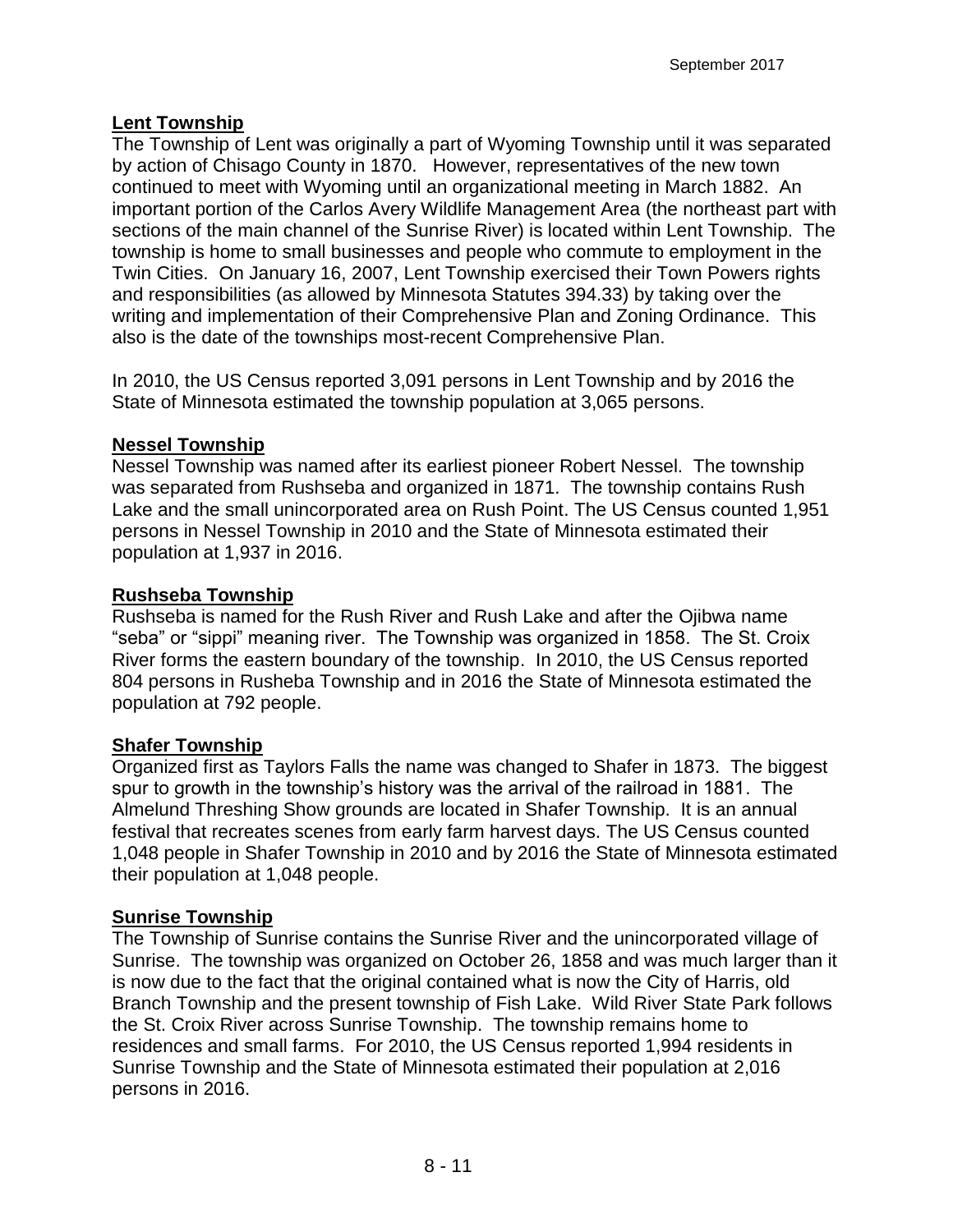#### **Wyoming Township**

After annexation and consolidation actions in 2005, the land area of Wyoming Township was incorporated into the Cities of Wyoming, Chisago City and Stacy thus disbanding the township.

# **CHISAGO COUNTY POPULATION INFORMATION**

|                           | 2000   | 2010   | 2016   |  |
|---------------------------|--------|--------|--------|--|
| <b>Chisago County</b>     | 41,101 | 53,887 | 54,766 |  |
|                           |        |        |        |  |
| <b>Amador Township</b>    | 744    | 885    | 893    |  |
| Chisago Lake Township     | 3,276  | 4,656  | 4,650  |  |
| <b>Fish Lake Township</b> | 1,723  | 2,012  | 2,016  |  |
| Franconia Township        | 1,128  | 1,805  | 1,819  |  |
| Lent Township             | 1,992  | 3,091  | 3,065  |  |
| Nessel Township           | 1,765  | 1,951  | 1,937  |  |
| Rusheba Township          | 769    | 804    | 792    |  |
| <b>Shafer Township</b>    | 646    | 1,048  | 1,048  |  |
| <b>Sunrise Township</b>   | 1,594  | 1,994  | 2,016  |  |
| <b>Wyoming Township</b>   | 4,379  |        |        |  |
| <b>Township Total</b>     | 17,713 | 18,246 | 18,236 |  |

Sources: Years 2000 and 2010 – US Census; 2016 – Minnesota State Demographers Estimate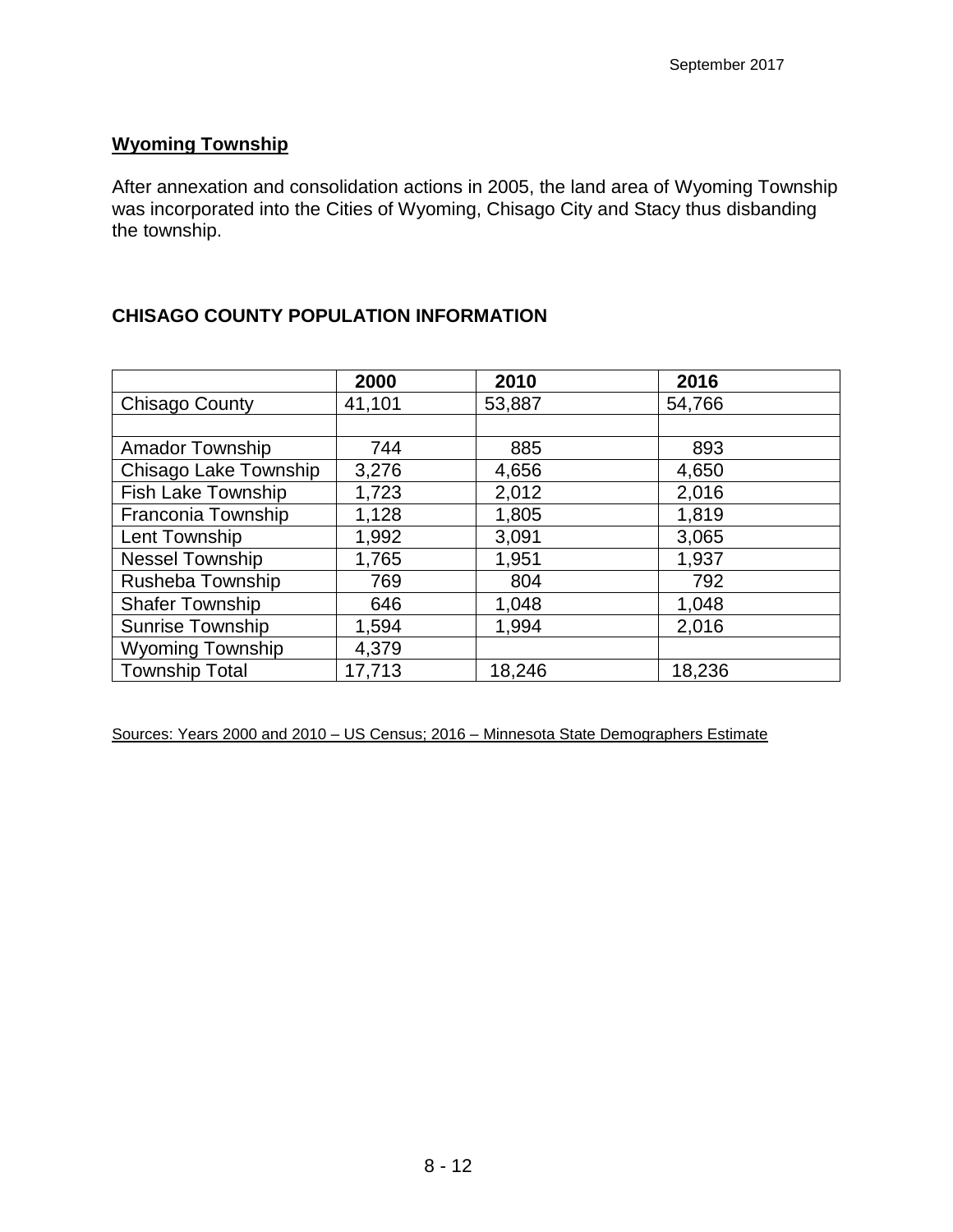#### **Intergovernmental Coordination Goals & Policies**

#### *Goal: Coordinate efforts between the County, municipalities, townships, State and Federal agencies to assure wise land use, effective and efficient infrastructure, appropriate economic development and the protection of natural resources.*

#### Policies:

- 1. Chisago County will work with townships and municipalities to encourage them to work together to construct urban growth areas and orderly annexation agreements.
- 2. The County encourages all municipalities to coordinate with bordering Towns and communities in following and implementing the provisions of Minnesota Statute 462.358, Subd. 1A. Authority., about subdivision planning to unincorporated territory within two miles of its limits. This study and planning would be to protect and promote the public health, safety and general welfare and to help plan for the orderly extension of utilities and roads to the rural areas around a municipality.
- 3. Chisago County will research the opportunity to expand the Transfer of Development Rights program to make it a multi-jurisdictional, county-wide program.
- 4. Chisago County will coordinate joint meetings with city and township officials on land use and other planning issues.
- 5. Chisago County will continue the open planning process by soliciting input from townships, cities, special districts, surrounding counties and state agencies (when pertinent) on land use applications, ordinances and other planning and zoning matters. The County Planning Commission will recognize the comments of the township when considering land use requests.
- 6. Chisago County will encourage cities and townships exercising their land use planning or Town Powers rights and responsibilities to maintain and keep current their Comprehensive Plans and land use regulations. Best practices for Comprehensive Plans is for the jurisdiction to review and update them as needed – usually every 5- 10 years.

#### *Goal: Chisago County will coordinate planning efforts between their own departments to ensure efficiency of resources and delivery of government services.*

Policies:

- 1. The County will use the Comprehensive Plan to link together the various plans of each County department into an overall coordinated system.
- 2. The County will encourage each department to coordinate resources and services to provide the most efficient, planned and cost-effective delivery of government services.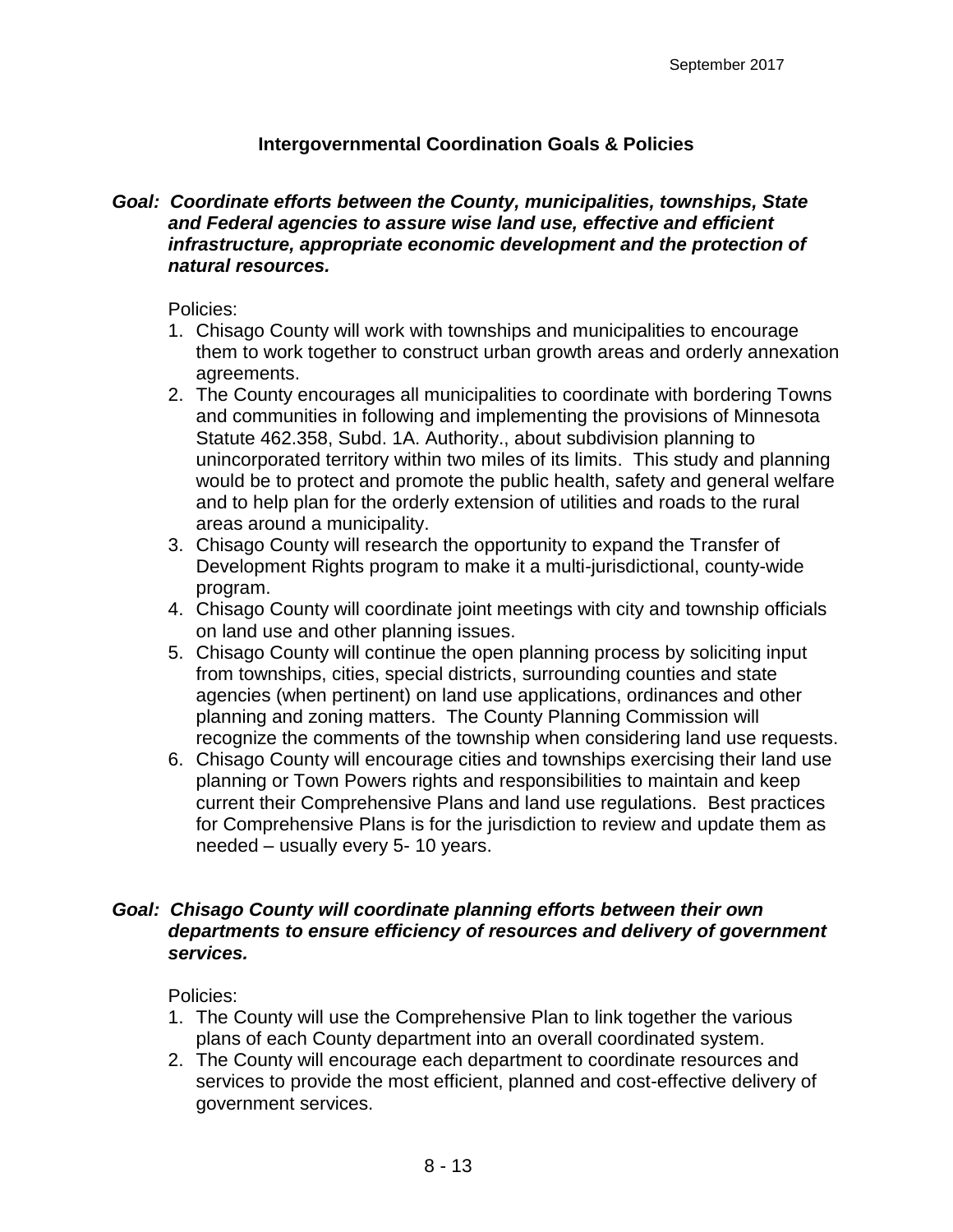#### *Goal: Chisago County is committed to continuing a public participation process in planning activities by communicating with its residents and by creating the necessary climate to secure increased input from county residents.*

Policies:

- 1. Chisago County will strive for increased resident notification and input on policy issues.
- 2. Chisago County will develop an outreach strategy to inform citizens of land use educational opportunities.
- 3. Chisago County will conduct periodic public information meetings and strive to use the internet, electronic media and social media to update county citizens on county projects and developments.
- 4. Chisago County will use various forms of media to educate the public regarding land use issues and all planning efforts, such as newspapers, newsletters, direct mailings, social media and the County Website.